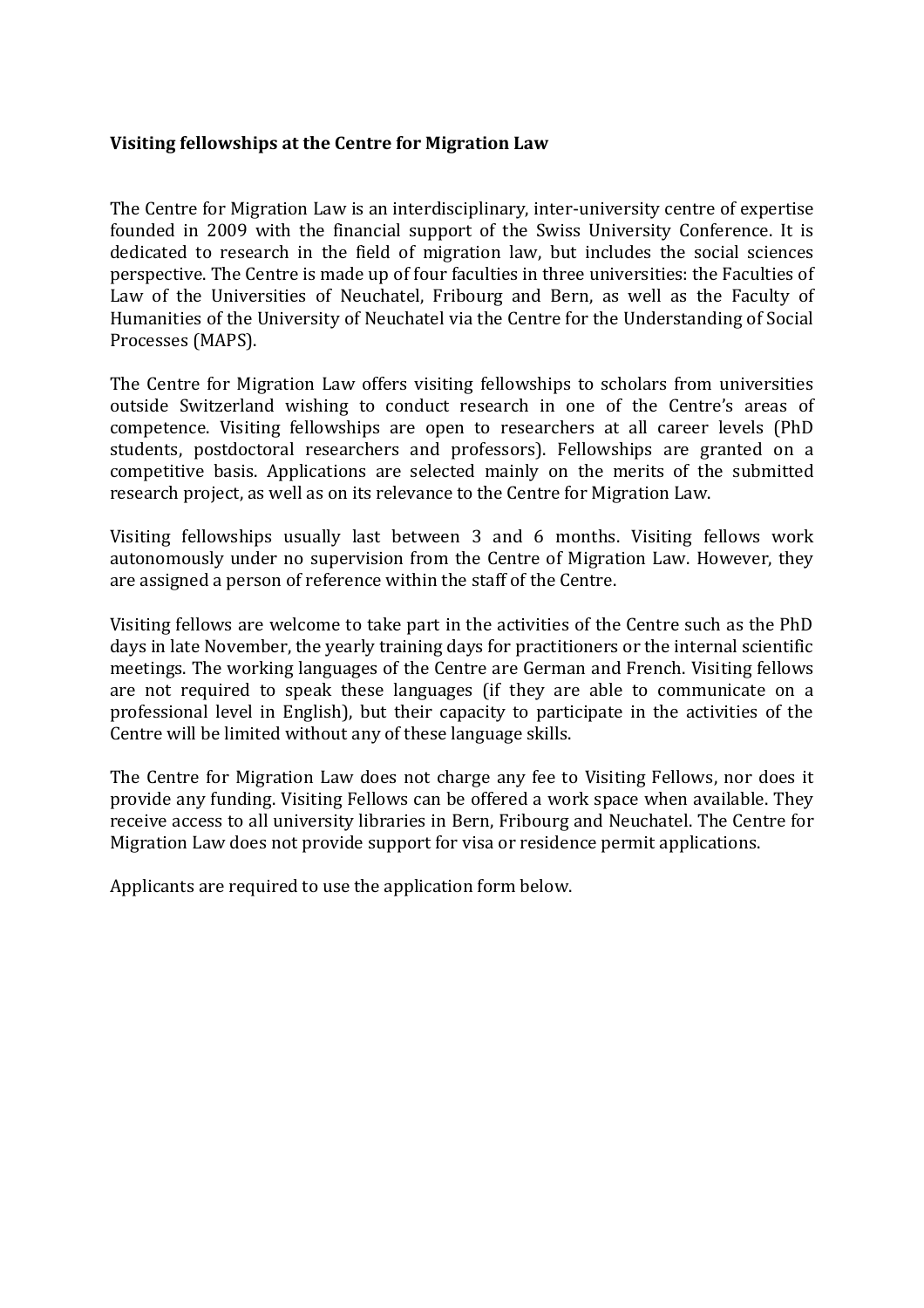# **Application form for Visiting Fellowships at the Swiss Centre for Migration Law**

Please fill this application form and send it to **secretariat.CDM@unine.ch**, along with a complete CV. An extended exposé or proposal of a research project can also be included.

## 1. Personal information

| Name and surname |  |
|------------------|--|
| Current address  |  |
| Date of Birth    |  |
| Citizenship(s)   |  |
| E-mail           |  |
| Phone number     |  |

### 2. Education and current university affiliation

| Academic titles (with dates)   |  |
|--------------------------------|--|
| Link to a list of publications |  |
| Current university affiliation |  |
| Position at current university |  |

### 3. Names of two academic referees

Please provide the names and contact details of two academic referees familiar with your work.

#### Referee 1

| Name and surname          |  |
|---------------------------|--|
| University, institute or  |  |
| other affiliation         |  |
| Position                  |  |
| Relation to the applicant |  |
| E-mail                    |  |
| Phone number              |  |

Referee 2